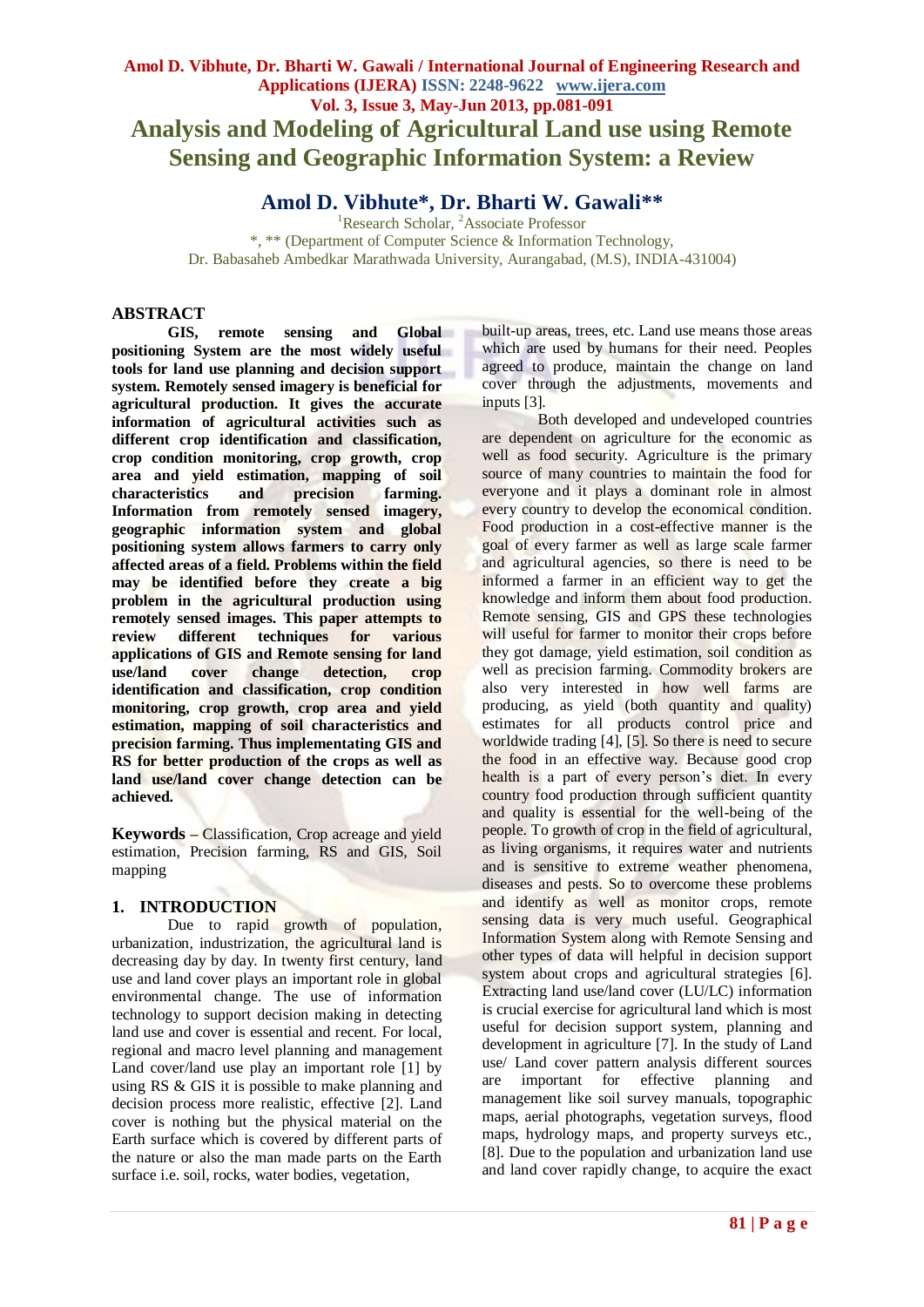land pattern remote sensing  $&$  GIS technique is most essential [9], [10].

Remote sensing is the technology to acquire the exact information from the earth surface patterns without making any physical contact to it. In today's date, this technology uses the satellites to detect and classify objects on the earth surface and in the atmosphere and oceans by using the signals of electromagnetic radiation emitted from aircraft or satellites [11].

Geographic Information System (GIS) is a computer system designed for capturing, storing, integrating, analyzing and displaying data from a geographic angle. The measurement of natural and human made phenomena and processes from a spatial angle. These measurements emphasize three types of properties commonly associated with these types of [systems:](http://www.physicalgeography.net/physgeoglos/s.html#system) [elements,](http://www.physicalgeography.net/physgeoglos/s.html#system_element) [attributes,](http://www.physicalgeography.net/physgeoglos/s.html#system_attribute) and relationships. The storage of measurements in digital form in a computer database. These measurements are often linked to features on a digital map. The features can be of three types: points, lines, or areas (polygons). The analysis of collected measurements to produce more data and to discover new relationships by numerically manipulating and modeling different pieces of data. The depiction of the measured or analyzed data in some type of display - maps, graphs, lists, or summary statistics [12].

# **2. WORK DONE SO FAR**

There is lot of techniques used to identify land use/land cover change detection, and land use/land cover monitoring from satellite imagery. Fuzzy C-mean supervised classification algorithm has been used in land use/land cover change detection through Landsat TM5 satellite images with overall 90% and 89% accuracy [13]. To classify the land use/land cover from remotely sensed multispectral imagery and to detect the change on LULC from multitemporal imagery researchers has been used supervised maximum Likelihood Classification [1], [7], [14], [15], [16], [17], [18], [19], [20], [21], minimum distance [16], [21], [22], [23], parallepiped [16], [21], fishers classification [16], unsupervised classification for ISODATA [14],[23],[24], Hybrid classification [14], Box classifier[25] mostly.

Many researchers identified and classified crops by using multispectral and multitemporal data and supervised and unsupervised classification techniques.

Fuzzy classifier, SR (Simple Ratio), NDVI (Normalized Difference Vegetation index), TNDVI (Transformed Normalized Difference Vegetation Index), SAVI (Soil-Adjusted Vegetation Index) and TVI (Triangular Vegetation Index) are used to identify cotton crop using temporal multi-spectral remote sensing imagery. The overall fuzzy highest classification accuracy 93.12% was achieved from SAVI temporal data base of data set 2 [26]. Maximum Likelihood and Artificial Neural Network algorithms are used with SPOT HRV and Land sat TM data for classifying agricultural crops combining multi-temporal, multi-spectral and multi-source remotely-sensed data to identifying general agricultural crop classes over an area in East Anglia (UK) [27]. Sugarcane, cassava and maize crops are identified through Radarsat-2 multipolarization data in Thailand, because high cloud cover availability in nature and these sensors cannot give the whole information about the objects. Therefore, the radar sensor is the alternative option to obtain satellite data especially RADARSAT-2 which provides full polarizations (HH, VV, HV, VH) [28]. Unsupervised ISODATA and NDVI (normalized difference vegetation index), these two methods was used to classify crop. Method first based on unsupervised classification of Landsat visible and Near-infrared satellite images obtained at multiple dates in the growing season, followed by traditional, manual class identification. And second method based on unsupervised classification as well as NDVI maps performed MODIS images. Tree analysis was applied for grouping similar classes into clusters using NDVI mask data and for crop type of each cluster was identified from ground truth. They got 3% more overall classification accuracy using unsupervised classification and NDVI masks which is the second method than first method [29]. Multispectral images obtained from the SPOT 5 satellite acquired two different date images has been used to identify crop area using pixel based i.e. unsupervised and maximum supervised classification and object based classification techniques [30]. Hyperspectral remote sensing has also helped enhance more detailed analysis of crop classification [31]. Maximum Likelihood classifier was performed on hyperspectral data of the Hymap sensor for different crop classification. This method was used to extract a subset of individual bands from hyperspectral data and the classification results are compared to those achieved by using principal components transformation as a well established feature extraction technique to optimize the performance of the maximum likelihood classifier [32]. Rice Crop Identification and Classification using Hyper-Spectral Image Processing System, was reviewed through the comparison of multispectral and hyper spectral image processing techniques [33]. Support vector machine method is better than neural networks classifiers as multilayer perceptrons (MLP), Radial Basis Functions (RBF) and Co-Active Neural Fuzzy Inference Systems (CANFIS) for crop classification [34]. A number of studies have been carried out on different crop acreage estimation using remote sensing and GIS technology.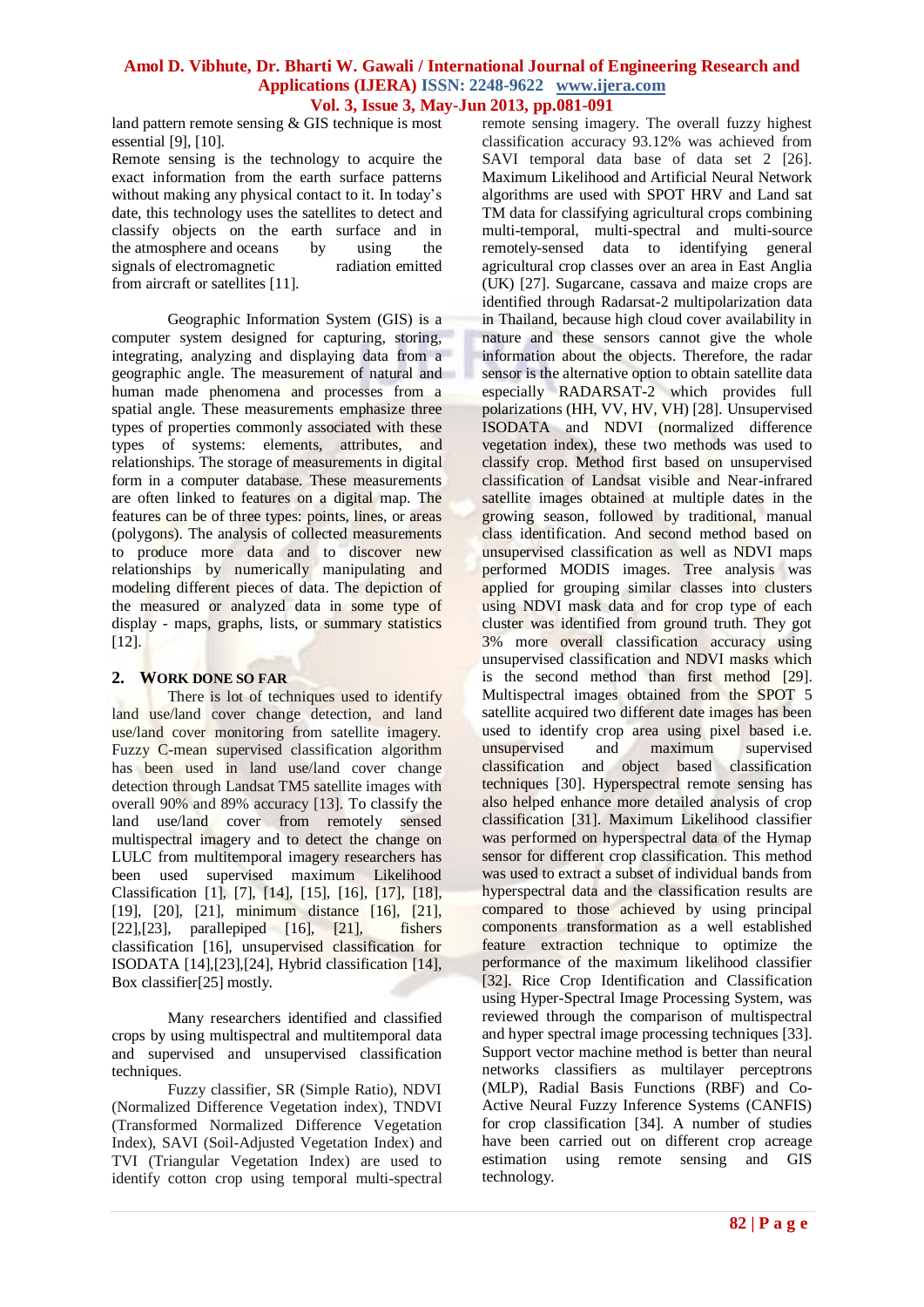Supervised classification i.e. maximum likelihood classification algorithm was used to estimate the wheat crop acreage of Indore district, M.P. using single date, and cloud free Resourcesat-1 (IRS P6) LISS-III data. This work has been carried out using the ground truth through GPS(Global Positioning System) and georeferenced by image-to-image registration existing master images then the important steps were used, like, extraction of district mask of the image, generation of training signatures, test of statistical class separability and maximum likelihood supervised classification [5]. Maximum Likelihood Classification and unsupervised classification techniques were used for Crop Area Estimation on IRS-P6 LISS-III(Resourcesat-1) data of different seasons kharif, Rabbi And Zaid in year in Bundi Tahsil of Rajsthan. The visual interpretation also performed for this particular study and classified different land use and land cover objects for extracting exactly crop area from agricultural land Finally conclude that 688.92 sq.km area was occupied in agriculture while 73.12sq.km. Area is fallow land [7]. NDVI algorithm and unsupervised classification technique were used to identify the sugarcane area as well as its condition assessment by using toposheet and IRS LISS II remote sensing data were used. NDVI image is very much useful in sugarcane crop area identification because of its canopy cover, crop biomass and vigor. For this particular study two bands were used i.e. NIR and RED of LISS-II data then georeferenced through ground control points, NDVI image has been generated and sugarcane area were extracted from NDVI image. For crop area estimation NDVI value of Band 4(NIR) and Band 3(RED) of IRS LISS-II data have been used and for classification the NDVI image cluster using ground truth have been used. And for assessing the sugarcane crop condition, sugarcane area map has been used as a 'mask' over the NDVI value map to generate respective NDVI mask for sugarcane. NDVI value is very much sensitive to crop canopy, biomass and vigour i.e. health condition of the crop. So, NDVI mask map was then classified and given the class names as 'very good', 'good', 'moderate' and 'poor' for sugarcane health condition according to verified crop condition by field observation and farmers knowledge. In referring healthy crops, reflectance in the blue and red parts of the spectrum is low since chlorophyll absorbs this energy. In contrast, reflectance in the green and near-infrared spectral regions is high. Stressed or damage crop experience a decrease in chlorophyll content and changes in the internal leaf structure. So examining the ratio of reflected infrared to red wavelengths is an excellent measure of vegetation health. Healthy plants have a high NDVI value because of their high reflectance of infrared light, and relatively low reflectance of red light. [35].

MODIS (TERRA) time series (multitemporal) data of three years using NDVI values and supervised, unsupervised as well as Hybrid classification techniques has been used for estimation of soya bin acreage and crop yield estimation in districts of M.P. They performed NDVI on all time series images and compared the scene average NDVI values for individual district over the years, to get the predicted yield of soyabin. Crop yield was calculated by comparison of the NDVI values of soyabin for these years [36]. Optical and microwave remote sensing data has been used for corn monitoring and Crop yield estimation and production efficiency model (PEM) has been used to estimate crop yield on QuickBird imagery and getting higher accuracy of predicted results than Landsat TM imagery [37]. Precision farming is a best technique to establish the agricultural management and variable rate application (VRA) is also plays a significant role in precision farming [38].

Due to the lower absorption of light comparing other objects on earth surface agricultural crops have higher spectral reflectance of signature. Vegetation frequently decreases absorption and increase reflectance and transmittance in the visible wavelength due to the dietetic scarcity in the vegetation. Hence, agricultural crops have higher reflectance of the spectral signature. In this Situation, hyperspectral remote sensing plays an important role as tool for monitoring and estimating agricultural land use and cover because it can provide earlier information than conventional land use mapping methods. So, using hyperspectral remote sensing imagery development should be increased in the field of agricultural land use and land cover for future planning and management [39].

For managing the natural resources on the earth surface mapping of vegetation and land cover is essential. For planning, management and development the information on the land use and land cover in the form of maps and data is very important [40].

### **3. AGRICULTURAL APPLICATIONS 3.1. Crop Inventory**

The importance of spectral reflectance of data to identify and classify different crops is very much useful in crop area estimation, crop condition monitoring, and crop yield estimation. Remote sensing data have unique spectral signature which useful in crop identification and crop classification. When two crops have same spectral signature occur in a given date, then multi date data is required to identify them [41]. Remotely sensed images are used as mapping tools to classify crops, monitor the crop health and capability and monitor farming practices. These are the some main agricultural applications in remote sensing: 1) Crop type classification and Crop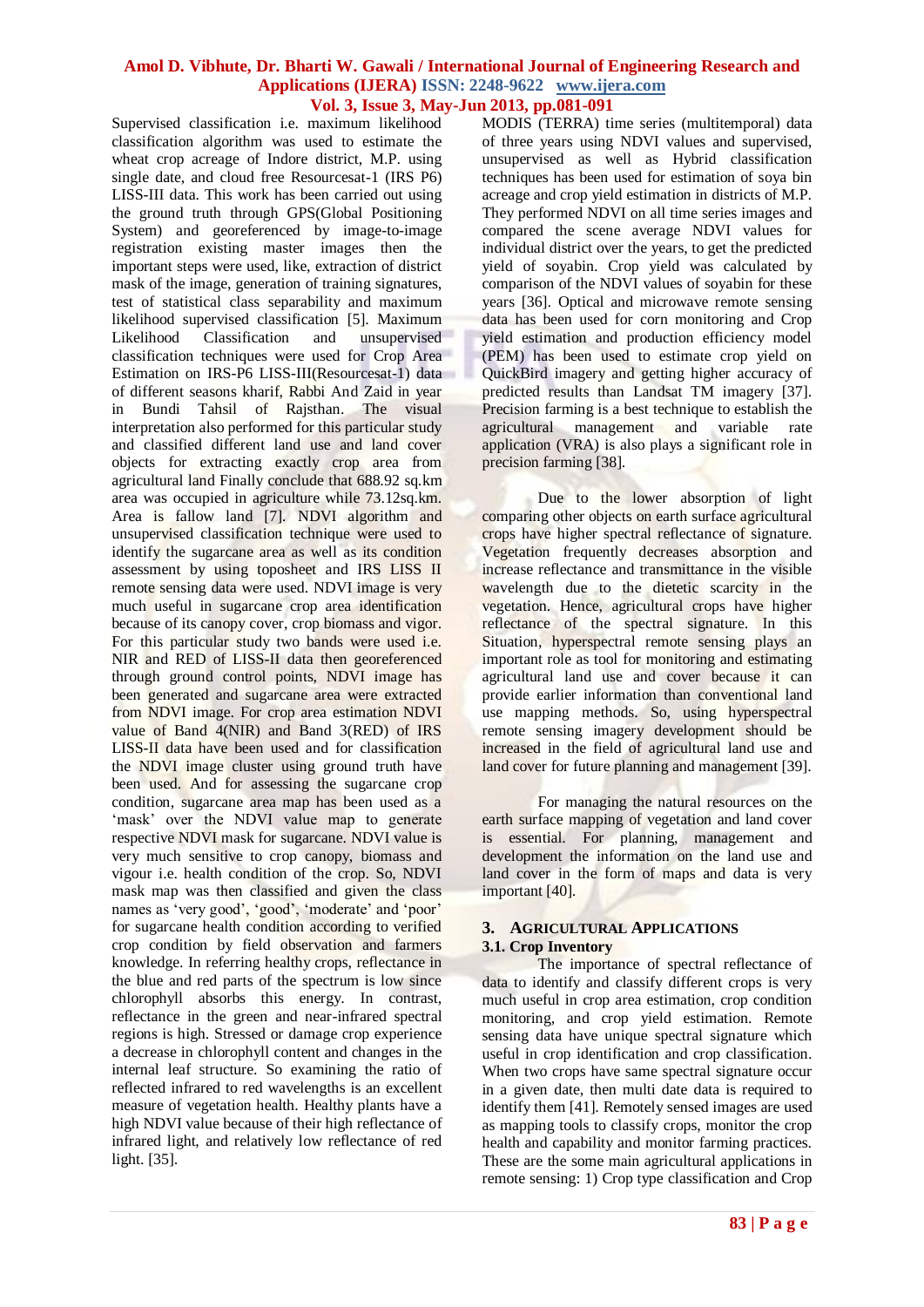identification, 2) crop condition (monitoring) assessment, 3) crop area and yield estimation, 4) mapping of soil characteristics, 5) Precision farming practices, etc.

### **3.1.1. Crop type classification and Crop identification**

There are number of reasons to identify and classify the crops. National/multinational agricultural agencies and other agriculture related agencies are responsible to produce different crop type maps to prepare an inventory of what was grown in certain areas and when [4]. Properly identification of crops is very much beneficial for crop acreage and crop production estimation [42]. Remote sensing technique plays a vital role in identifying and classifies different crops in acreage. It shows the vegetation health and growth based on the spectral reflectance of the vegetation and other patterns. For crop identification and classification they use the multispectral and multitemporal data and mainly supervised and unsupervised classification techniques. In Supervised technique machine require to give training signature which class is in the pixel, then identify examples of the Information classes (i.e., crop type) of interest in the image. These are called "training signatures". But unsupervised classification is a method which examines a large number of unknown pixels and divides into a number of classed based on natural groupings present in the image values. Unsupervised classification does not require analyst-specified training data [7], [43].

# **3.1.2. Crop condition (monitoring) assessment**

Crop condition monitoring is one of the main important advantages using remote sensing. To preserve the countries food it is necessary to monitor the crops timely and accurately [42]. Crop condition monitoring is very much useful in crop acreage and crop yield estimation. Availability of water and nutrients, pest attack, diseases outbreak and weather conditions these are the some factors that could be affect to crop condition [41]. Crop condition is primarily focused on individual physical parameters as well as different indices of the crop [31].

It is difficult to ensure good agricultural productivity due to crop health assessment and early detection of crop infestations. Some diseases should be detected early enough to provide an opportunity for the farmer to mitigate due to for example, moisture deficiencies, insects, fungal and weed infestations. To early detection of diseases remote sensing imagery provides frequently images at minimum within 2 days. The growth of the crops in the field is not even, it can vary in the field from one place to another place of the farm. The differences in growth are result of various factors such as soil nutrition or other forms of stress. The remote sensing technology can help the farmer to identify

such places in the farm where the growth is decreased or slow; this will allow farmer to provide adequate amount of fertilizers, pesticides and herbicides to the crop in such areas. It will not only increase the productivity of the farm land but it will also reduce the farm input cost and the environmental impact will be minimum. The remote sensing image provides the required spatial overview of the farm land. It allows a farmer to observe image of his fields and make timely decisions about managing the crops. Remote sensing can be helpful in identifying crops affected by conditions that are too dry or wet or that can be affected by insect, weed or fungal infestations or weather related damage. Images obtained throughout the growing seasons will help to detect to problems but also to monitor the success ratio of the treatment [4].

To monitor the crop condition we need a cloud free data, but crop signatures are not unique or the variance in the signature of a single crop is too large, so it's difficult to monitor the crop. In this condition, radar remote sensing plays a significant role to vegetation biomass and structure as well as these sensors are very much useful in crop monitoring [37]. What is the crop condition means, there is no clear definition for crop condition and researchers in the field of this area don't have any idea about this definition. If we don't have any exact information about crop condition, then how could we monitor the crop condition? Therefore it is urgent requirement to know the crop condition means [44]. The use of remote sensing methods in crop monitoring has been reported by many researchers. These are the some main useful methods for crop condition monitoring as following:

### **3.1.2.1. Direct monitoring method**

Vegetation indices which are very much useful in crop condition monitoring, because if vegetation indices higher, then the crop condition is better. This direct monitoring method is depends on vegetation indices which are easy to use and promised but if large area or complex area will be big then it should be failed [44]. Following table 1 shows the main important indices useful in crop condition monitoring.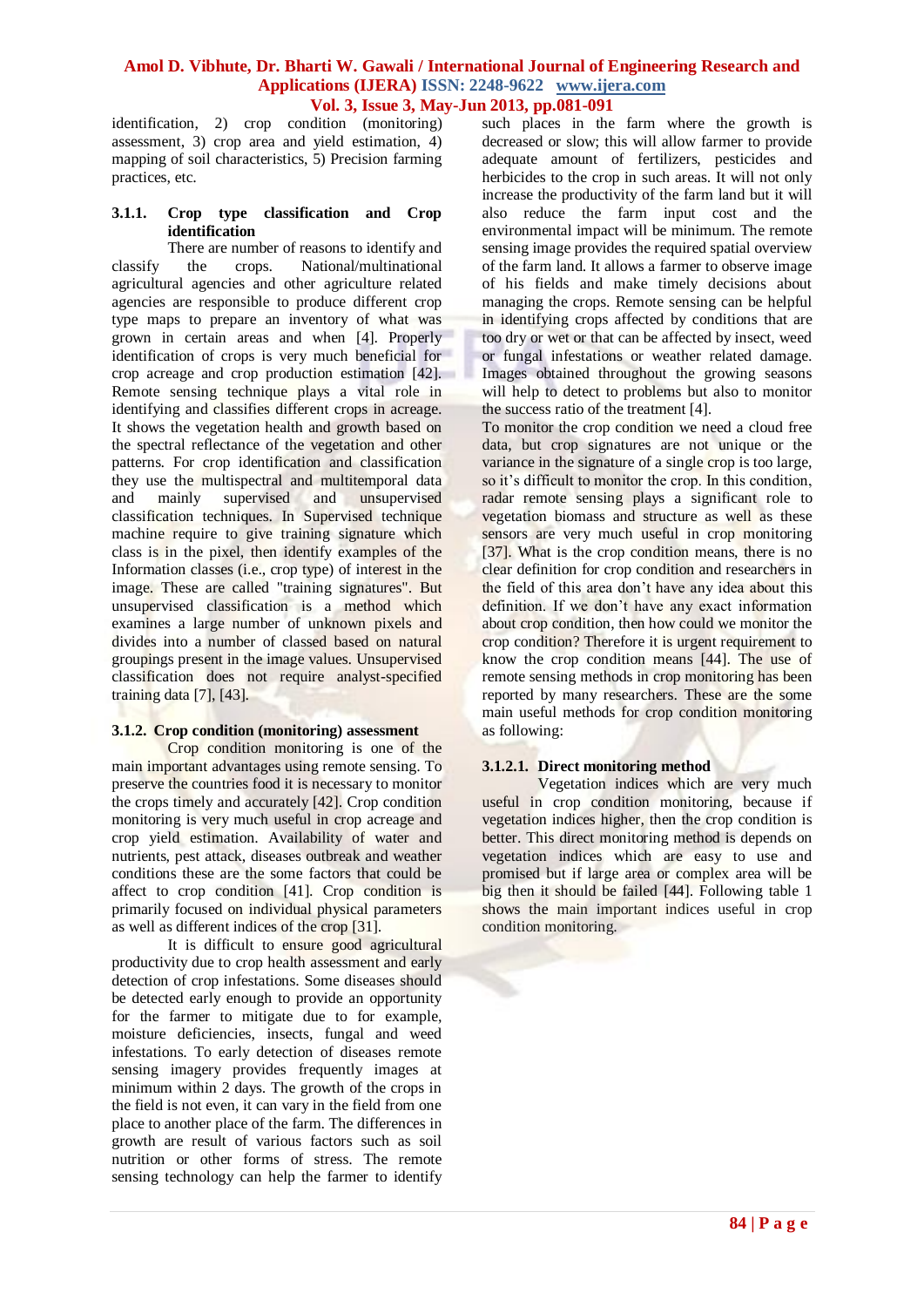| <b>Vegetation Index</b>             | Formula                                                                                                                      | <b>Usable</b> |
|-------------------------------------|------------------------------------------------------------------------------------------------------------------------------|---------------|
|                                     |                                                                                                                              | <b>Bands</b>  |
| <b>RVI</b> (Ratio Vegetation Index) |                                                                                                                              | NIR, RED      |
|                                     | $RVI = \frac{NIR}{RED}$                                                                                                      | $[26]$        |
| NDVI(Normalized                     |                                                                                                                              | NIR, RED      |
| Difference Vegetation               | $NDVI = \frac{NIR - RED}{NIR + RED}$                                                                                         | $[26]$        |
| Index)                              |                                                                                                                              |               |
| NDWI(Normalized                     |                                                                                                                              | NIR,          |
| Difference Water Index)             | $NDWI = \frac{NIR - SWIR}{NIR + SWIR}$                                                                                       | <b>SWIR</b>   |
|                                     |                                                                                                                              |               |
| SAVI(Soil<br>Adjusted               |                                                                                                                              | NIR, RED      |
| Vegetation Index)                   | $SAVI = \frac{(1+L)(NIR - RED)}{NIR + RED + L}$                                                                              | $[26]$        |
| TVI (Triangular Vegetation          | $TVI = 0.5(120(NIR - GREEN)) - 200(RED - GREEN)$                                                                             | NIR, RED,     |
| Index)                              |                                                                                                                              | <b>GREEN</b>  |
|                                     |                                                                                                                              | [26]          |
|                                     |                                                                                                                              | NIR, RED      |
|                                     | TNDVI(Transformed<br>Normalized Difference $\hat{N} = \left[ \left( \frac{NIR - RED}{NIR + RED} \right) + 0.5 \right]^{1/2}$ | $[26]$        |
| Vegetation Index)                   |                                                                                                                              |               |

## **3.1.2.2. Image classification method**

To monitor the crop growth status generally having two methods which are very important i.e. supervised and unsupervised classification methods using multitemporal satellite imagery [44].

# **3.1.2.3. Same-period comparing method**

While we are comparing previous year remote sensing data (NDVI, LAI for instance) with new one then we come to know the crop growing state. Some vegetation indices such as differences, ratios are mostly useful in this method [44].

# **3.1.2.4. Crop growth profile monitoring method**

The crop growth profiling method is the different between the year and year for the crop growth profile can it can be seen by the crop growing in the prolong time duration of the growing season. The crop growth profiles are produced by getting the statistic of NDVI at the level of province. The time series data of NDVI during the crop season is used for crop growth profile. Different crops have different characteristics in the crop growth profile using NDVI; even the same crop grown in different environment is having the different crop growth profile. The NDVI profiles are useful in the crop growing conditioning [44].

### **3.1.2.5. Crop growing models method**

In this method the crop growing model is used to simulate the various stages in the crop life cycle. The growing status and the estimated crop condition are the result of the simulation [44].

# **3.1.2.6. Diagnosis model**

The Diagnosis model assesses the crop condition using the characteristics of condition and environment that influence crop growth [44].

### **3.1.3. Crop area and yield estimation**

Crop area estimation is very much important for number of reasons; it is especially helpful for yield estimation. Reliable and timely crop acreage estimation could be helpful in agricultural planning and decision support system to planners and policy makers for purchasing, storing, import export of food. Crop area estimation is the backbone of agricultural activities [5]. This crop acreage estimation procedure is basically divided into following main steps are 1) Single date data selection with maximum vegetative crop growth, 2) Identification of crop through image using ground truth, 3) Signature generation for the training site, 4) Image classification through training statistics, 5) Crop area estimation using administrative boundary like district masks [41]. There are three main methods of remote sensing to estimate the crop areas are followings [45].

### **3.1.3.1. Pixel counting and sub-pixel analysis**

Using remote sensing imagery pixel counting or sub-pixel analysis can be done to estimate area. But there are some limitations of this method for image classification due to same order of the commission or the omission errors [45].

#### **3.1.3.2. Regression, calibration and small area estimates**

These methods are the combining catholic of regression, calibration and small area estimator's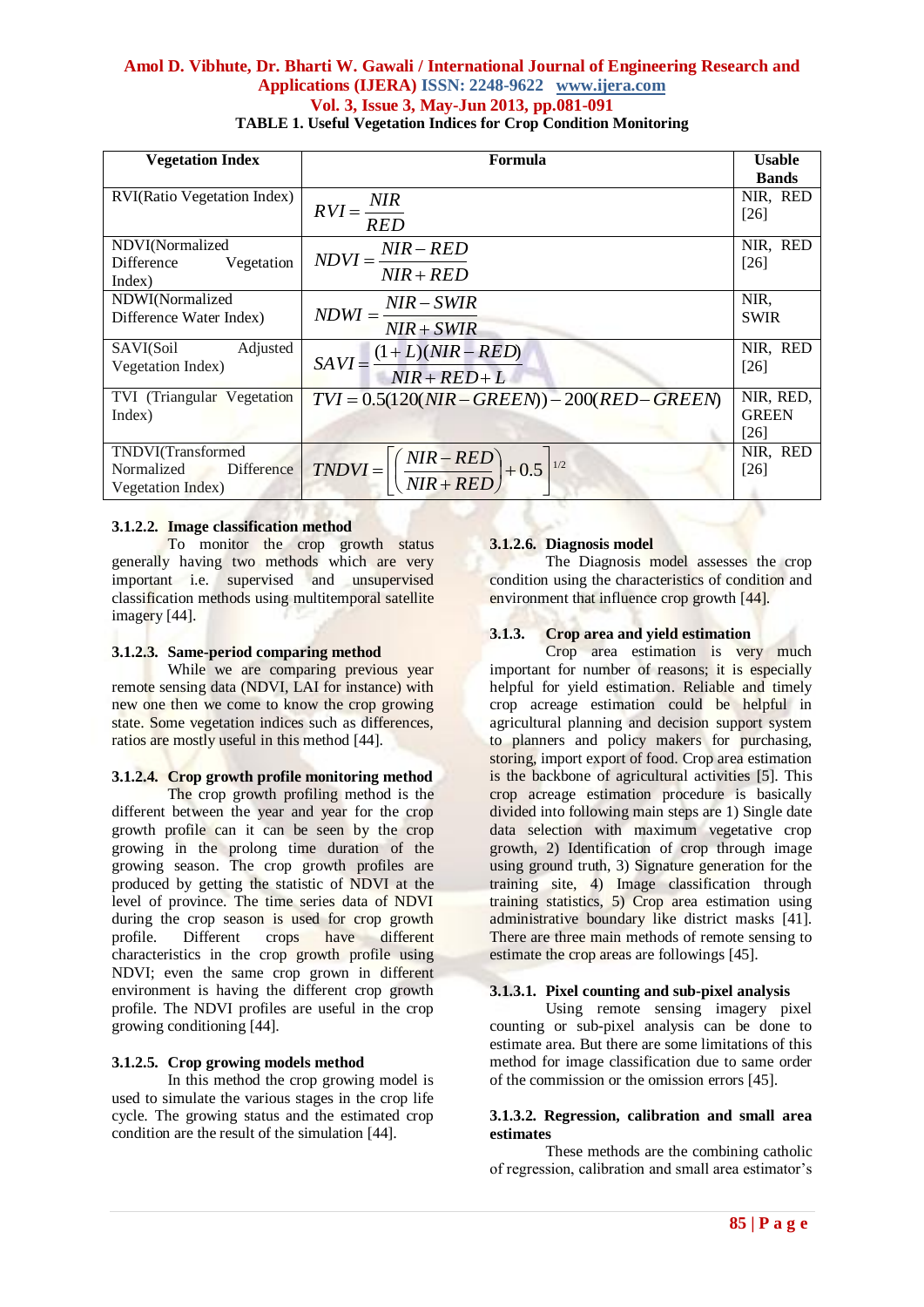but inaccurate information from remote sensing imagery with accurate information on a sample through ground surveys. Combination of fine or medium resolution images provides findings of area estimation when ground surveys are not possible due high cost [45].

### **3.1.3.3. Supporting area frame surveys**

The different ways by which remote sensing imagery can support area frame surveys may be stated as: to define sampling units, for layer; as graphic documents for the ground survey or for quality control [45]. Farmer have information on crop yield at an early stage then it will be profitable for farmer as well as countries development which is dependent on agricultural production, to propitiate the national requirements for the crops and also for income through exports [46]. The vegetation indices (VIs) generated from remotely sensed images are usable for crop yield estimation after analyzing the vegetation indices and these indices correspond to the maximum vegetation stage of the crop. The average area weighted vegetation indices calculated for each district is regressed with final yield at district. Direct weather variables such as rainfall, temperature and derived variables such as ET are used either independently or in combination in multiple regressions. Sometimes, in the· absence of weather data, purely statistical models such as Auto Regressive Integrated Moving Average (ARIMA) is fitted with time series data using standard techniques. Crop wise production estimates are thus made based on the remote sensing based acreage and yield estimates using a combination of models [42].

# **3.1.4. Mapping of soil characteristics**

An elevated understanding of the soil used to increasingly better scale. It is beneficial in agricultural management and development. Traditional soil sampling and laboratory analyses methods are very slow, valuable, and they could not reacquire all spatial as well as temporal changeability of the soil quality, so this methods cannot efficiently provides the required information [47], [48]. In this condition Microwave (active and passive) remote sensing plays a significant role in mapping of soil quality parameters. Mapping of soil characteristics is useful for different purposes such as soil and crop management for improving crop yield estimation, sustainable land use planning, soil erosion and runoff modeling in watershed management, land – atmosphere gaseous exchange study for climate change modeling, biogeochemical cycles study and precision agriculture etc [48].

Research has been carried out using microwave (active and passive) remote sensing for mapping of soil characteristics. Some soil property parameters using microwave remote sensing data for soil quality assessment are explained below.

### **3.1.4.1. Soil Salinity**

Crop growth and productivity that could be affected by soil degradation; soil salinity is a main problem of soil degradation. For melioration of the salt affected soil it is essential to identify of soil type and intensity of soil with their exact location and areal extent. Due to unwanted spectral mixing with sand and little spectral reflectance in black soils areas it is difficult to the illustration of salt affected soil in littoral areas, infertile areas as well as black clay rich soils regions, hence using optical remote sensing imagery it is feasible to illustration of salt affected soils [48].

## **3.1.4.2. Ravine Erosion Inventory**

For utilization of depiction and mapping of ravine affected areas we commonly use optical multispectral as well as panchromatic fine resolution imagery and its classification is mainly based on manual interpretation of the image features as well as its depth categories, because these methods are qualitative in nature. Terrain ruggedness and vegetation penetration capability are highly sensitive to microwave SAR, by taking advantage of microwave remote sensing such as SAR and InSAR (Interferrometric SAR) for illustration and characterization of ravines quantitative terms such as ravine density, ravine depth, and ravine surface cover [48].

# **3.1.4.3. Sand Dune Characterization**

Huge infertile areas are covered by sand dune and these fixed, semi fixed sand dunes are distributed around the desert periphery with mobile dunes in the inner part of the deserts. Normally desert areas are difficult to access; hence to understand the environmental changes in dry areas information about the dune properties is very much helpful. So, remote sensing imagery are helpful for monitoring desert environments [48].

# **3.1.4.4. Soil texture and Hydraulic Properties**

An accurate estimation of spatially variable soil physical properties such as texture and hydraulic properties is necessary to develop reliable models of water flow and the efficient management of soil resources for improving crop productivity with an environmental quality. To Measure soil physical properties are timeconsuming, expensive but a large number of measurements are necessary to quantify their space-time variability [48].

### **3.1.4.5. Soil Drainage**

Although the various characteristics, soil drainage which directly affect of crop growth, water flow and solute transport in soils. Drainage is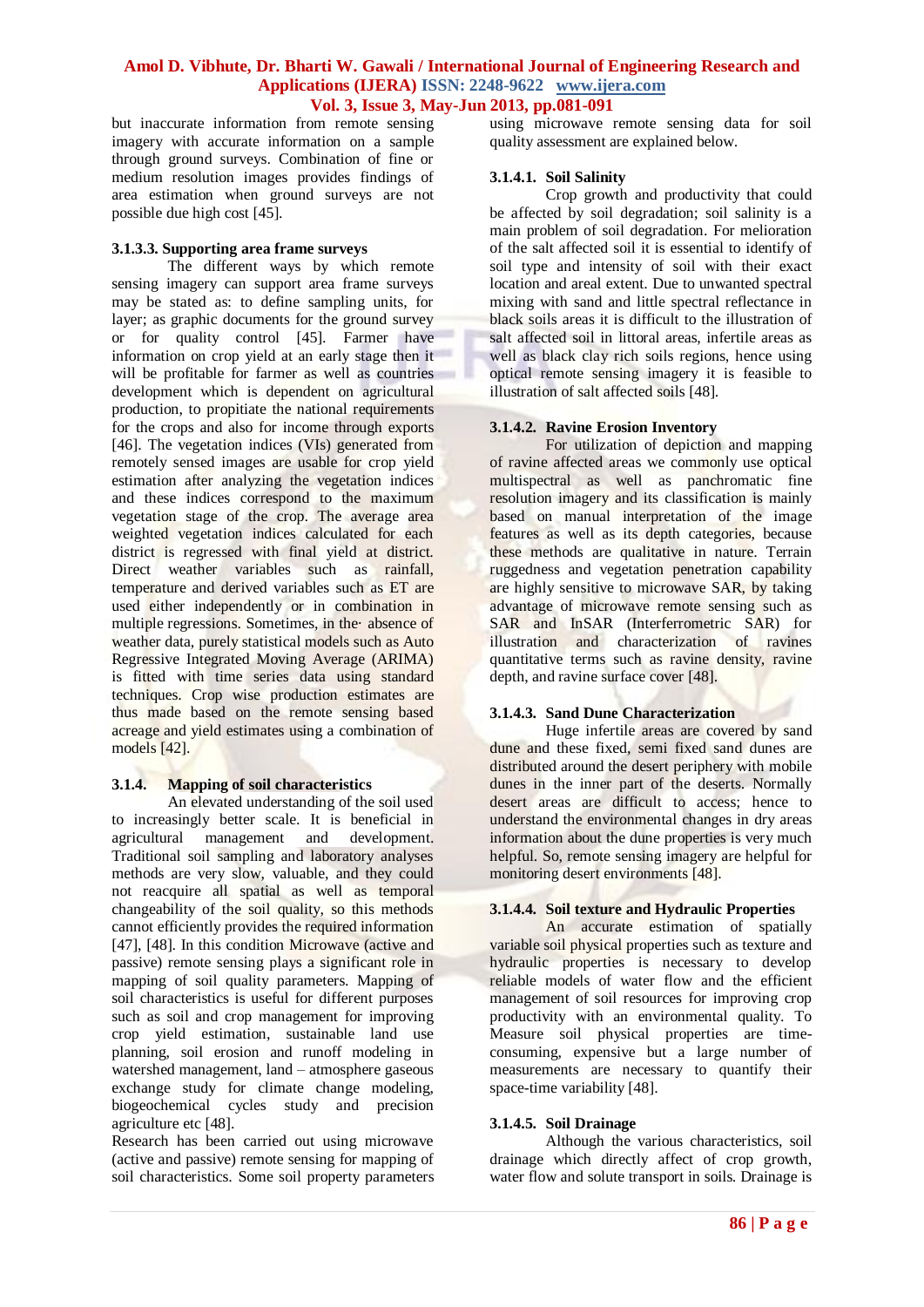$\mathbb{R}$  .  $\mathbb{R}^m$ 

major issue at every where so soil information will help to took decision at various levels. Therefore, radar remote sensing has the effective way to map and analysis soil properties, such as soil drainage [48].

#### **3.1.4.6. Soil Surface Roughness**

Soil surface roughness (SSR) has influenced soil thermal properties, infiltration rate, surface run-off and susceptibility of soil to erosion [48].

### **3.1.5. Precision farming practices**

Precision farming or agriculture is nothing but the management of farm which is depends on noticing and giving response on various changes in the intra-field with the goal of increasing returns on inputs without changing the resources. Precision agriculture is helpful to locate the exact position of the farmer in the field which is totally based on remote sensing, GIS and GPS or GNSS technology [49]. To increase yield, quality, and profit and reduce waste it is essential to control the crop production using water, seed, fertilizer, etc. In this condition, precision farming will be helpful for taking right decision, in the right situation, in the right position, in the right way, at the right time to become eco-friendly [50]. Hence precision farming opposes to conventional farming practices which include crop treatments like irrigation, use of fertilizers, pesticides and herbicides were equivalently applied to the whole area without noticing variability within the area. Remote sensing technologies are becomes advanced and the cost of sensors are reduced, so we can easily use of these facility in the farming to identify the particular area in which the specific treatment is required for that crop as well as use of chemicals in required area, to reduce the amount chemicals used. So these technologies will be helpful for protecting environment and saving the cost of the application<br>[51]. Precision farming is an emerging Precision farming is an emerging methodology which is designed to link management actions to site-specific soil and crop conditions, and place inputs of fertilizers, herbicides, and pesticides when and where they are needed most to maximize the farm efficiency and minimize the environmental contamination. The core technologies which play an important role in precision agriculture are GIS, GPS, and remote sensing. The importance of these technologies in agriculture was underscored when NASA (Stennis Space Center), in the early portion of the current century, embarked upon the Ag 2020 program in an effort to commercialize the geospatial technologies, develop practical tools for producers, and undertake projects with various types of crops to illustrate the utility of the technologies [31].

# **4. USEFUL TECHNIQUES FOR LULC ANALYSIS**

To analyze any particular area we need a GIS or remote sensing data. Those data are in the form of toposheet, maps and satellite or airborne images. For remote sensing data there is lot of techniques used by researchers to analysis the LULC in any area. The main techniques are supervised and unsupervised classification, and others are hybrid classification, box classifier, fuzzy classifier, Support vector machine, Normalized data vegetation index (NDVI), etc. These techniques are used for identification and change detection in land cover and land use, classification of land use/land cover, agricultural areas, patches, water bodies, as well as classification of different crops and crop monitoring etc.

### **4.1. Supervised classification**

With supervised classification, we identify examples of the Information classes (i.e., land cover type) of interest in the image. These are called "training sites or different signatures" for each class. For this method we require a priori knowledge of the interested region [30]. There are number of supervised classifiers based on the statistics, but the maximum likelihood classifier, minimum distance classifier, parellopiped classifier, mahalanobis classifier are most useful classifiers [7].

# **4.1.1. Maximum likelihood classifier**

The maximum likelihood classifier is one of the most popular methods of classification in remote sensing, in which a pixel with the maximum likelihood is classified into the corresponding class. It is a statistical decision criterion to assist in the classification of overlapping signatures; pixels are assigned to the class of highest probability. Gaussian maximum likelihood classifier classifies an unknown pixel based on the variance and covariance of the category spectral response patterns. This classification is based on probability density function associated with a particular signature (training site). Pixels are assigned to most likely class based on a comparison of the posterior probability that it belongs to each of the signatures being considered. Under this assumption, the distribution of a category response pattern can be completely described by the mean vector and the covariance matrix [7], [52], [53].

# **4.1.2. Minimum distance classifier**

The minimum distance classifier is used to classify unknown image data to classes which minimize the distance between the image data and the class in multi-feature space. The distance is defined as an index of similarity so that the minimum distance is identical to the maximum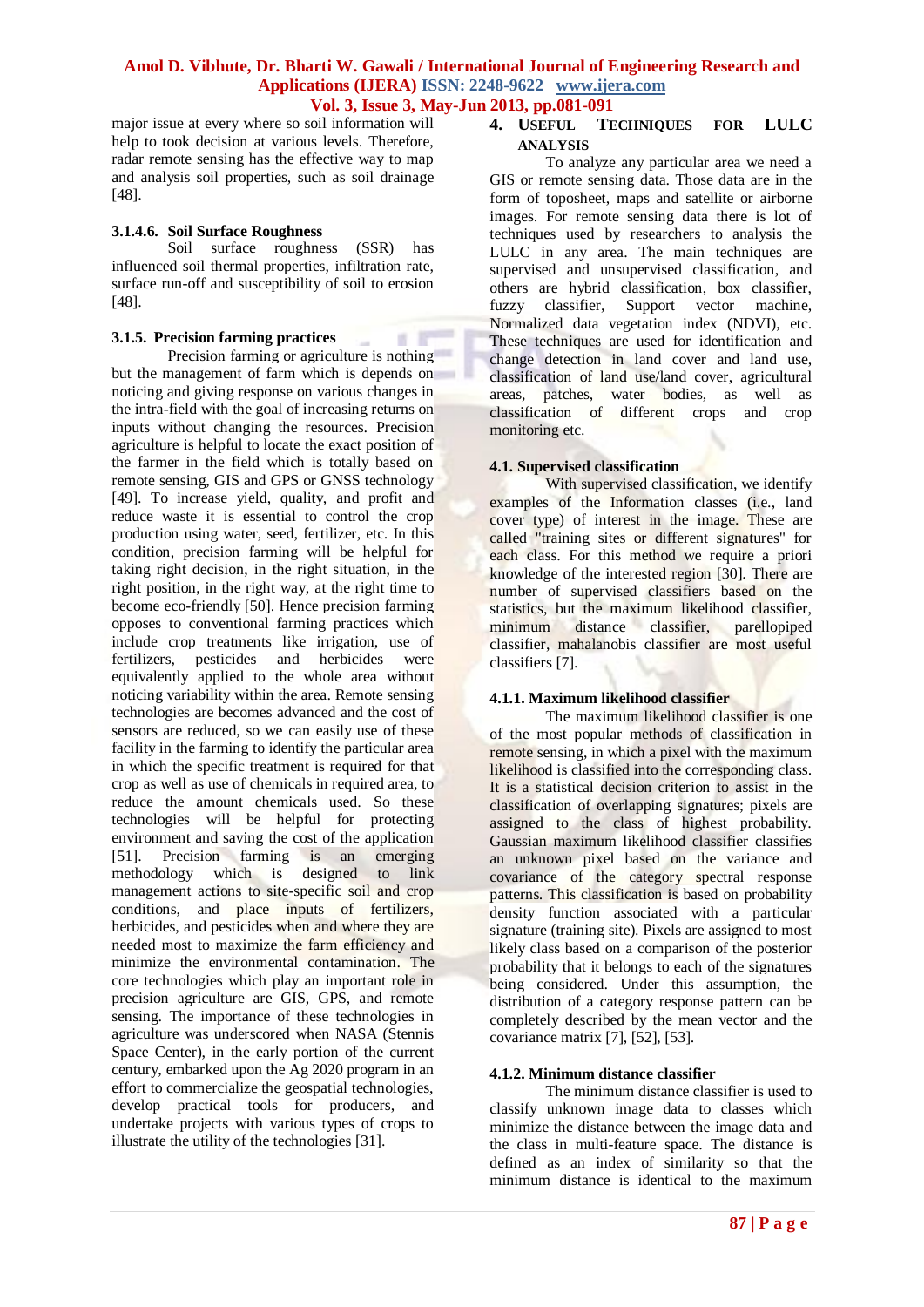similarity. It uses mean vector in each class signature, while standard deviation and covariance matrix are ignored [53].

### **4.1.3. Parellopiped classifier**

A parallelepiped is a geometrical shape whose opposite sides are straight and parallel. The parallelepiped classifier uses the class limits and stored in each class signature to determine if a given pixel falls within the class or not. The class limits specify the dimensions (in standard deviation units) of each side of a parallelepiped surrounding the mean of the class in feature space. The parallelepiped classifier is typically used when speed is required. The drawback is (in many cases) poor accuracy and a large number of pixels classified as ties (or overlap, class 255) [53].

### **4.1.4. Mahalanobis classifier**

It is based on correlations between variables by which different patterns can be identified and analyzed. It gauges similarity of an unknown sample set to a known one. It differs from Euclidean distance. It takes into account the correlations of the data set and is scale-invariant [54].

### **4.2. Unsupervised classification**

Unsupervised classification is a method which examines a large number of unknown pixels and divides into a number of classed based on natural groupings present in the image values. Unsupervised classification does not require analyst-specified training data [7], [53]. The two common types of these classifiers are K-means clustering and ISODATA (Iterative Self-Organizing Data Analysis) [7], [30].

### **4.3. Hybrid classifier**

The combination of supervised and unsupervised classifier is a hybrid classifier. This classification produced more accurate classification produced more accurate classifications than the supervised classification; however, it did not improve the accuracy significantly in com-parison to the unsupervised classification [14].

### **4.4. Fuzzy classifier**

Fuzzy logic is a soft computing technique. These soft computing techniques are better than hard computing techniques, because these soft computing techniques like as fuzzy logic, neural network, machine learning, can gives better facility to handle mixed pixels [26]. Fuzzy classification is the process of grouping elements into a fuzzy set whose membership function is defined by the truth value of a fuzzy propositional function and uses degree of membership functions in between 1.0 and 0.0 for full membership and nonmember ship respectively [55].

## **4.5. Normalized data vegetation index (NDVI)**

NDVI is based on the principle of spectral difference based on strong vegetation absorbance in the red and strong reflectance in the nearinfrared part of the spectrum. NDVI (Normalized Difference Vegetation Index) is mostly useful method to classify the land cover vegetations [56], using this formula NDVI= NIR-RED/NIR+RED [57], [58], [59] and calculated using the RED  $(0.6)$ to  $0.7 \mu m$ ) NIR  $(0.7 \text{ to } 1.1 \mu m)$  wavelengths [29], [35], [59]. NDVI is a single band image having the values between -1 to +1, the value closer to +1 will tells about presence of healthy green vegetation [57], [35], [59].

## **5. CONCLUSION**

There is lot of remote sensing techniques used by many researchers for land use/land cover classification, identification, classification and analysis of any area or any region but Maximum likelihood classification technique is most useful technique in supervised classification, because it gives greater accuracy than other techniques. Unsupervised technique is the second important method for classification as well as identification. Fuzzy classification (also known as fuzzy clustering) algorithm is the best useful classifier for same elements. And Hybrid classifier is the lowest useful technique for classification. Normalized data vegetation technique (NDVI) technique is the most useful technique for land cover analysis as well as crop condition monitoring. Soil characteristics are very much useful for crop growth and crop yield. Precision farming is useful to enhance the agricultural production, to reduce the chemical use in crop production, to use water resources, to improve quality, quantity & reduced cost of production in agricultural crops with the help of RS, GIS and GPS technology.

### **REFERENCES**

- [1] Meliadis Ioannis, Miltiadis Meliadis, Multi-temporal Landsat image classification and change analysis of land cover/use in the Prefecture of Thessaloiniki, Greece, *Proceedings of the International Academy of Ecology and Environmental Sciences*, 1(1): 15-25, 2011.
- [2] D.K. Tripathi and Manish Kumar, Remote Sensing Based Analysis of Land Use / Land Cover Dynamics in Takula Block, Almora District (Uttarakhand), *J Hum Ecol, 38(3):* 207-212, 2012.
- [3] http://en.wikipedia.org/wiki/Land\_cover/L and\_use.
- [4] http://www.nrcan.gc.ca/sites/www.nrcan.g c.ca.earthsciences/files/pdf/resource/tutor/ fundam/pdf/fundamentals\_e.pdf.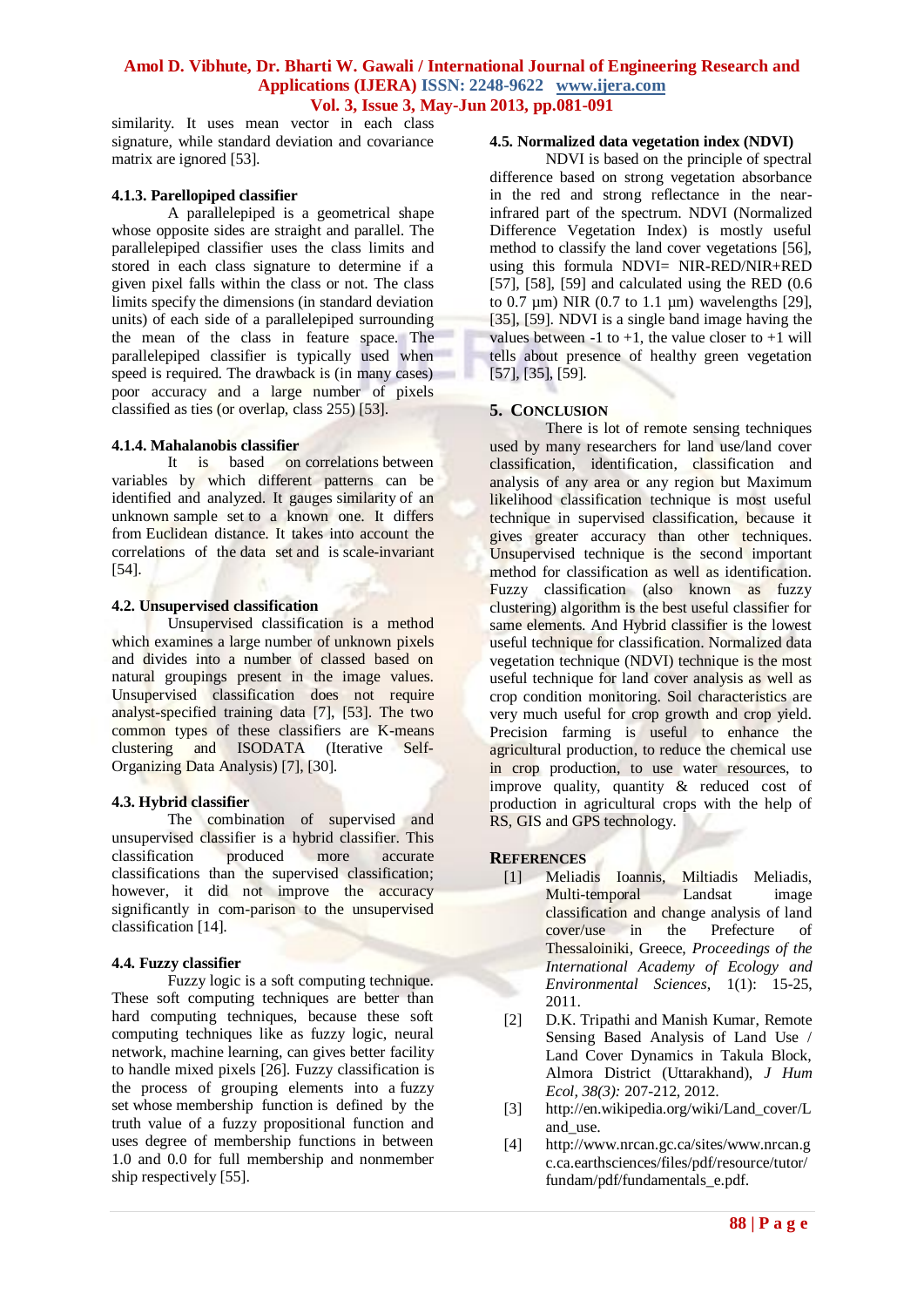http://geography.huji.ac.il/personal/Noam %20Levin/1999-fundamentals-of-remote sensing.pdf.,p.p-3,4,5.

- [5] Goswami S. B., Dr. Aruna Saxena and Dr. G. D. Bairagi, Remote Sensing and GIS based wheat crop acreage estimation of Indore district, M.P., *International Journal of Emerging Technology and Advanced Engineering, Volume 2, Issue 3,* March 2012.
- [6] http://www.seosproject.eu/modules/agricu lture/agriculture-c00-p01-a.html.
- [7] Sandeep Kr. Soni, Crop Area Estimation for Bundi Tahsil of Rajasthan using Remote Sensing and GIS Technique, *Geospatial World Forum, Hyderabad, India,* 18-21-janeuary 2011.
- [8] Amber L. (Williams) Coleman and John M. Galbraith, *Using GIS as an Agricultural Land-Use Planning Tool*, Virginia Agricultural Experiment Station, Bulletin 00-2, Department of Crop and Soil Environmental Science College of Agriculture and Life Sciences Virginia Tech, December-2000. http://www.vaes.vt.edu/research/publicati ons/index.html.
- [9] Ujoh Fanan, Kwabe Isa Dlama and Ifatimehin Olarewaju Oluseyi, Urban expansion and vegetal cover loss in and around Nigeria's Federal Capital City, *Journal of Ecology and the Natural Environment Vol. 3(1),* pp. 1-10, January 2011.

http://www.academicjournals.org/jene.

- [10] Lakshumanan.C, Pradeep Kishore.V, Viveganandan.S, Krishnakumar.P, Muthusankar.G, Landuse / Land cover dynamics study in Nilgiris district part of Western Ghats, Tamilnadu, *International Journal of Geomatics And Geosciences, Volume 2, No 3,* 2012.
- [11] Emilio Chuvieco and Alfredo Huete, *Fundamentals of Satellite Remote Sensing* (CRC Press, Taylor & Francis Group, 2010).
- [12] Ian Heywood, Sarah Cornelius and Steve Carver, *An Introduction to Geographic Information Technology* (Third edition, Pearson, 2010).
- [13] Arun Mondal, Subhanil Guha, Prabhash Kumar Mishra, Sananda Kundu, Land Use/Land Cover Changes In Hugli Estuary Using Fuzzy C-Mean Algorithm, *International Journal of Geomatics And Geosciences, Volume 2, No 2,* 2011.
- [14] Offer Rozenstein, And Arnon Karnieli, Comparison Of Methods For Land-Use Classification Incorporating Remote

Sensing And GIS Inputs, *Earsel Eproceedings 10*, 1/2011.

- [15] BHAGAWAT RIMAL, Application of Remote Sensing And GIS, Land Use/Land Cover Change In Kathmandu Metropolitan City, Nepal, *Journal of Theoretical and Applied Information Technology, JATIT & LLS,* 2005 – 2011.
- [16] Dr. Lazarus M. Ojigi, Analysis of Spatial Variations Of Abuja Land Use And Land Cover From Image Classification Algorithms, *ISPRS Commission Vii Mid-Term Symposium, Enschede, The Netherlands,* 8 – 11th May 2006.
- [17] Sudeesh S and Sudhakar Reddy C, Vegetation and Land Cover Mapping of Nagarjunasagar-Srisailam Tiger Reserve, Andhra Pradesh, India using Remote Sensing and GIS*, International Journal of Geomatics And Geosciences Volume 2, No 4,* 2012.
- [18] Atiqur Rahman, Sunil Kumar, Shahab Fazal and Masood A Siddiqui, Assessment of Land use/land cover Change in the North-West District of Delhi Using Remote Sensing and GIS Techniques, *Indian Society of Remote Sensing, DOI 10.1007/s12524-011-0165- 4,* 05 January 2012.
- [19] T. V. Ramachandra, Uttam Kumar, Geographic Resources Decision Support System for land use, land cover dynamics analysis, *Proceedings of the FOSS/GRASS Users Conference - Bangkok, Thailand,* 12-14 September 2004.
- [20] Daniel Ayalew Mengistu and Ayobami T. Salami, Application of remote sensing and GIS inland use/land cover mapping and change detection in a part of south western Nigeria, *African Journal of Environmental Science and Technology Vol. 1 (5), pp. 099-109,* December, 2007.
- [21] Seyed Zeynalabedin Hossein, Sayed Jamaleddin Khajeddin, Hossein Azarnivad and Seyed Ali Khalilpour, Land Use Mapping Using ETM+ Data (Case Study:Chamestan Area, Iran), *College Of Natural Resources & Desert Studies, University Of Yazd, P.O.Box 89195-741 Yazd, Iran. http://www.isprs.org/proceedings/XXXV/c ongress/comm7/papers/75.pdf.*
- [22] Haruhisa Shimoda And Kiyonari Fukue, Eastern Asia Land Cover Classification Using Modis Surface Reflectance Products, *ISPRS Archives Xxxviii-8/W3 Workshop Proceedings: Impact Of Climate Change On Agriculture, Tokyo 151, Japan. http://www.isprs.org/proceedings/XXXVII*

**89 | P a g e**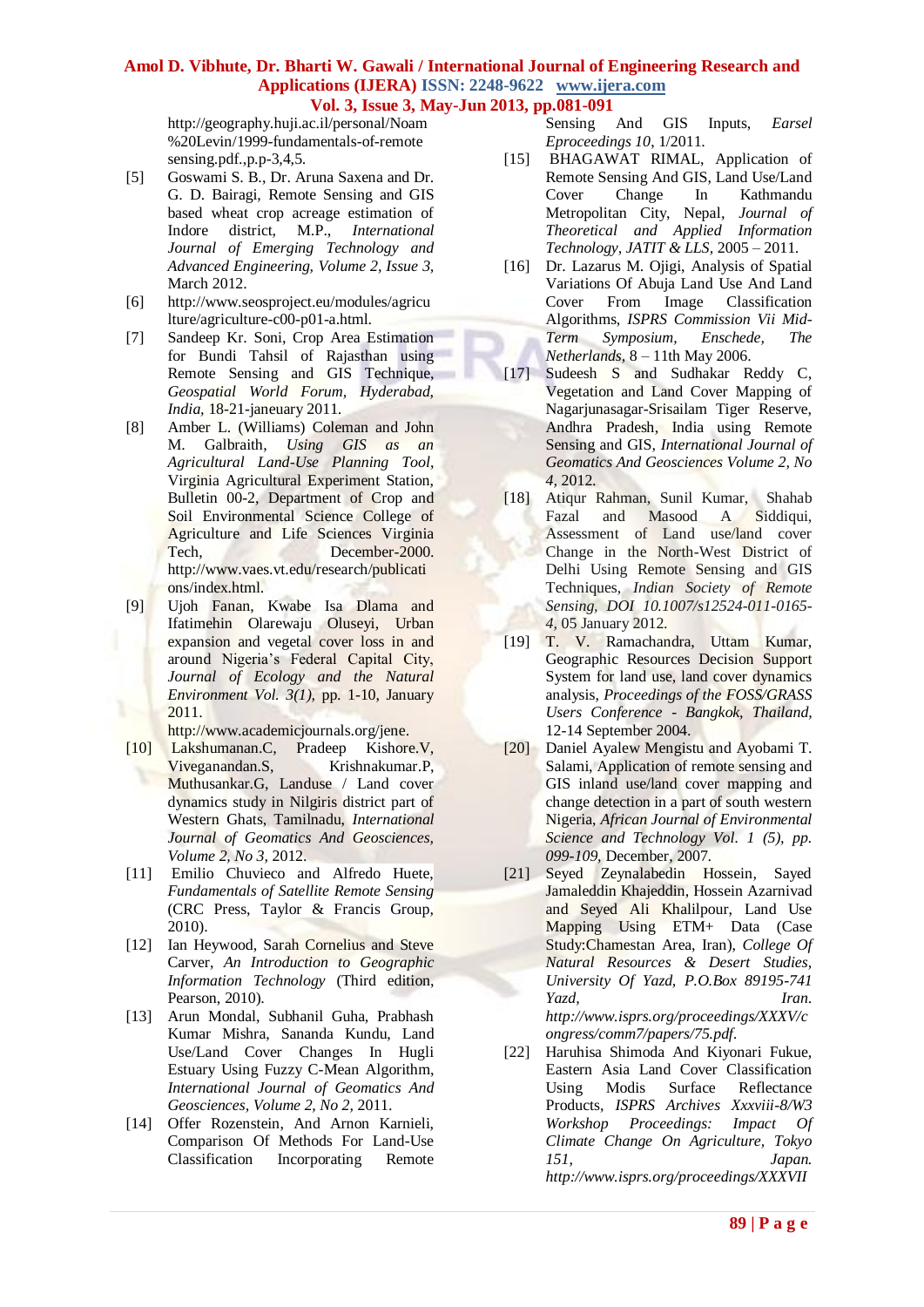*I/8-W3/B5/1-6-125----------------- 12%20Dec%20formatted.pdf.*

- [23] Edwin Martínez Martínez, Remote Sensing Techniques For Land Use Classification of Rio Jauca Watershed Using IKONOS Images, *Agricultural and Biosystems Engineering Department, University of Puerto Rico-Mayagüez. http://gers.uprm.edu/geol6225/pdfs/e\_mar tinez.pdf.*
- [24] Anil Z Chitade, Impact Analysis Of Open Cast Coal Mines On Land Use/ Land Cover Using Remote Sensing And GIS Technique: A Case Study, *International Journal of Engineering Science And Technology, Vol. 2 (12), 7171-7176,* 2010.
- [25] Vemu Sreenivasulu and Pinnamaneni Udaya Bhaskar, Change Detection in Landuse and landcover using Remote Sensing and GIS Techniques, *International Journal of Engineering Science and Technology, Vol. 2(12), 7758- 7762,* 2010.
- [26] Vijaya Musande, Anil Kumar and Karbhari Kale, Cotton Crop Discrimination Using Fuzzy Classification Approach, *Indian Society of Remote Sensing, DOI 10.1007/s12524-012-0201 z,* 6 January 2012.
- [27] Carlos Antonio Oliveira Vieira, Paul Mather and Paul Aplin, Agricultural Crop Classification Using The Spectral-Temporal Response Surface, *Anais XI SBSR, Belo Horizonte, Brazil, INPE,* 05- 10 April 2003.
	- [28] Tippathoo TEEKAPAKVISIT, Crop Identification Using Radarsat-2 Multi-Polarization Data : A Case Study Of Lopburi Province, Thailand, *Geo-Informatics Scientist, Institute of Space Knowledge Development, Geo-Informatics and Space Technology Development Agency (Public organization), 120 (Building B) Chaeng Wattana Road, Laksi District,* Bangkok 10210, Thailand.
	- [29] G. S. Jang, K. A. Sudduth, E. J. Sadler and R. N. Lerch, Watershed-Scale Crop Type Classification Using Seasonal Trends In Remote Sensing‐Derived Vegetation Indices, *American Society of Agricultural and Biological Engineers, Vol. 52(5): 1535-1544,* 2009.
	- [30] Cankut ormeci, ugur alganci and elif sertel, Identification of Crop Areas Using SPOT – 5 Data, *TS 4H – Remote Sensing and Imagery I, Sydney, Australia,* 11-16 April 2010.
	- [31] M. Duane Nellis, Kevin P. Price and Donald Rundquist, Remote Sensing of Cropland Agriculture, *Papers in Natural,*

*Resources. Paper 217, The SAGE Handbook of Remote Sensing,* (SAGE Publications. 14 Apr. 2010), pp.4, 5, 13, 14., 1-1-2009.

- [32] Sebastian Mader, Michael Vohland, Thomas Jarmer and Markus Casper, Crop Classification With Hyperspectral Data of The Hymap Sensor Using Different Feature Extraction Techniques, *Proceedings of the 2nd Workshop of the EARSeL SIG on Land Use and Land Cover, University of Trier,* Germany, 28- 30 September 2006.
- [33] Shwetank, Jain Kamal and Bhatia K. J., Review of Rice Crop Identification and Classification using Hyper-Spectral Image Processing System, *International Journal of Computer Science & Communication, Vol. 1, No.1,* January-June 2010, pp. 253- 258.
- [34] G. Camps-Valls, L. G'omez-Chova, J. Calpe-Maravilla, E. Soria-Olivas, J. D. Mart´ın-Guerrero and J. Moreno, Support Vector Machines for Crop Classification Using Hyperspectral Data, *Information Society Technologies (IST) programme of the European Community,* Spain.
- [35] Md. Rejaur Rahman, A.H.M. Hedayutul Islam and Md. Ataur Rahman, NDVI Derived Sugarcane Area Identification and Crop Condition Assessment, *Dept. of Geography & Environmental Studies, University of Rajshahi,Rajshahi-6205,*Bangladesh. http://www.ida.liu.se/~746A27/Literature/ NDVI%20derived%20sugar%20cane%20 area%20identification.pdf.
- [36] Abhishek Kumar Maurya, Estimation of Acreage & Crop Production Through Remote Sensing & GIS Technique, *Geospatial World Forum, Hyderabad, India,* 18-21-Janeuary 2011.
- [37] Jesus Soria-Ruiz, Yolanda Fernandez-Ordonez and Heather McNairn, Corn Monitoring and Crop Yield Using Optical and Microwave Remote Sensing, *Geoscience and Remote Sensing, Pie-Gee Peter Ho(Ed.), ISBN:978-953-307-003-2,* In Tech, Mexico, Canada, 01,October,2009.
- [38] Çağatay TANRIVERDİ, A Review of Remote Sensing and Vegetation Indices in Precision Farming, *KSU. Journal of Science and Engineering 9(1), KSÜ. Fen ve Mühendislik Dergisi, 9(1),* 2006.
- [39] Kamaruzaman Jusoff, Land Use and Cover Mapping with Airborne Hyperspectral Imager in Setiu, Malaysia, *journal of agricultural science, vol.1,No.1,*December-2009.